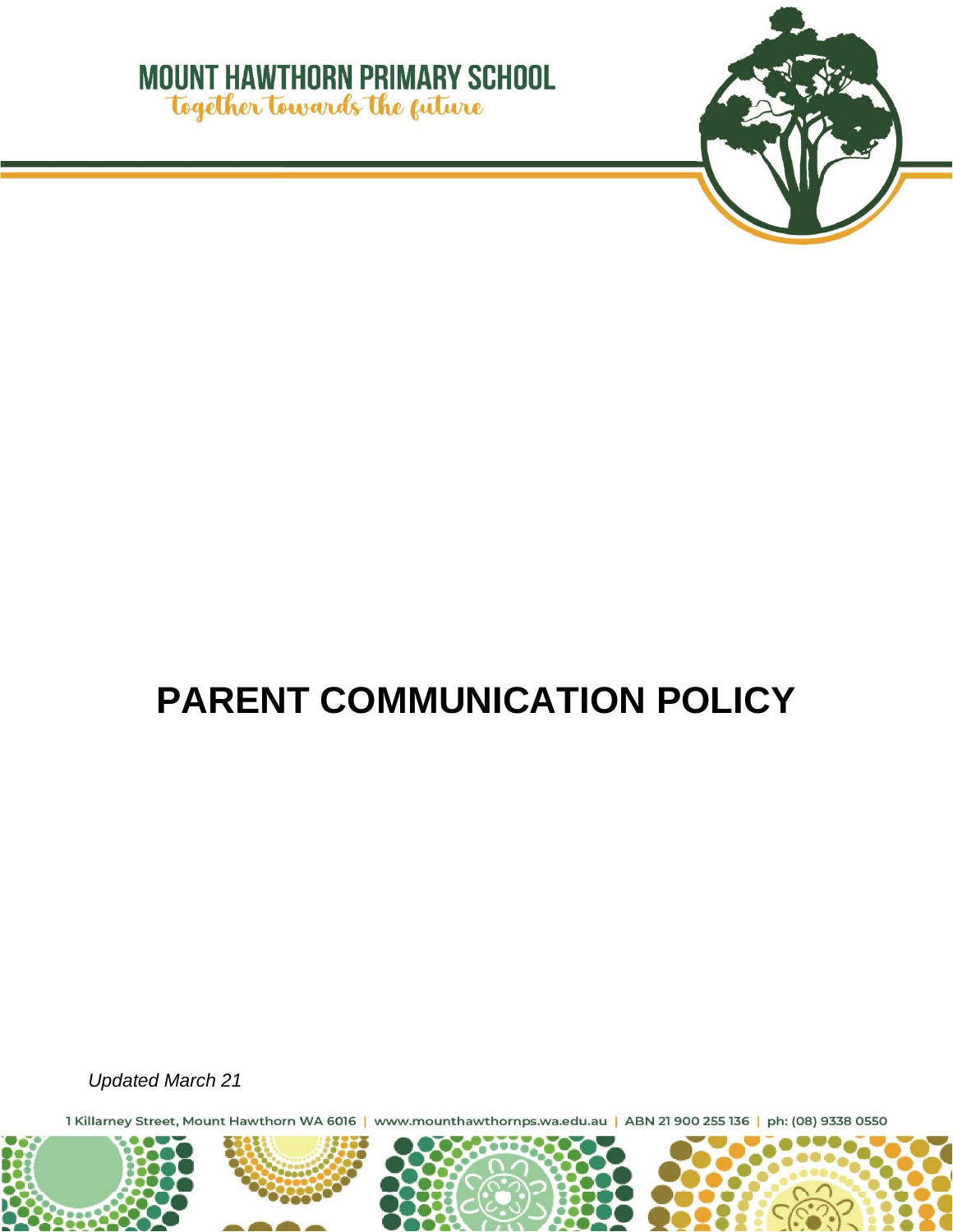## **PARENT COMMUNICATION POLICY**

At Mount Hawthorn Primary School, we believe that education is a partnership between our team of professional educators and a child's most important teachers — their parents. When parents and school staff share information, model respect and give consistent messages, children are inspired to grow, learn and achieve their full potential.

This charter outlines the standards that Mount Hawthorn Primary School expects from all staff when communicating with parents. It also outlines the most appropriate and effective methods for parents to communicate with the school.

Respectful, open and timely communication is at the heart of the parent-school relationship. The protocols in this charter will ensure that all community members work together in a positive and respectful manner to ensure the growth and learning of all students.

#### **What parents can expect:**

- Regular communication from the school (e.g. fortnightly electronic newsletters);
- Scheduled opportunities to meet with the classroom teacher (e.g. classroom meetings);
- Other opportunities to meet with the teacher by appointment;
- Updates about important developments in the child's class (e.g. excursions, student teachers etc);
- Notification of any serious single issue or ongoing issues concerning your child;
- Opportunities to provide feedback (e.g. through confidential surveys);
- Parent communications acknowledged within one working day and responded to within two working days. Many of the teachers at Mount Hawthorn PS will exceed these expectations, for example by maintaining a class blog or similar communication systems. However, these are the minimum expectations for all staff members; and
- Parent Liaison support through the approved channel of communication to support classroom organisation and outcomes.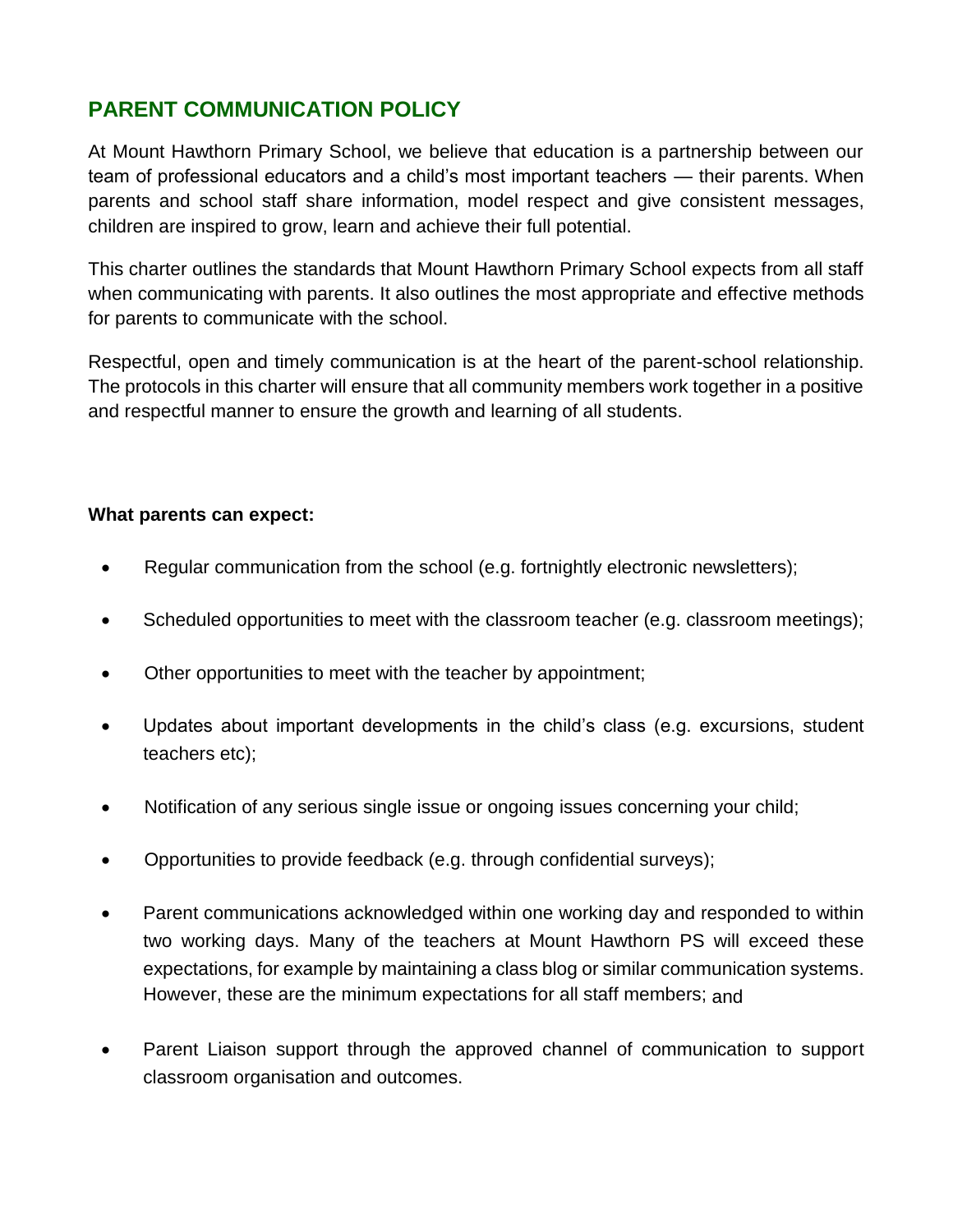#### **What parents cannot expect**

- School staff returning calls after work hours;
- Emails to be answered in the evenings or weekends; or
- Access to teachers' private phone numbers or emails.

#### **When should you contact your child's teacher?**

- Changes in family circumstances;
- Medical issues that change or arise;
- Safety issues or changes in behaviour at home;
- If you have concerns about your child's academic or social progress;
- When you can't keep a scheduled appointment;
- When homework takes much more time than expected, or your child is unable to do most of the homework independently; or
- If your child has head lice or a contagious disease.

#### **What information should be communicated to the school office?**

- Absence due to sickness: Planned absences, (e.g. medical appointments). Please note that there is an approval process for holidays planned during term time;
- Any issues related to custody or access; and
- Changes in address or contact details.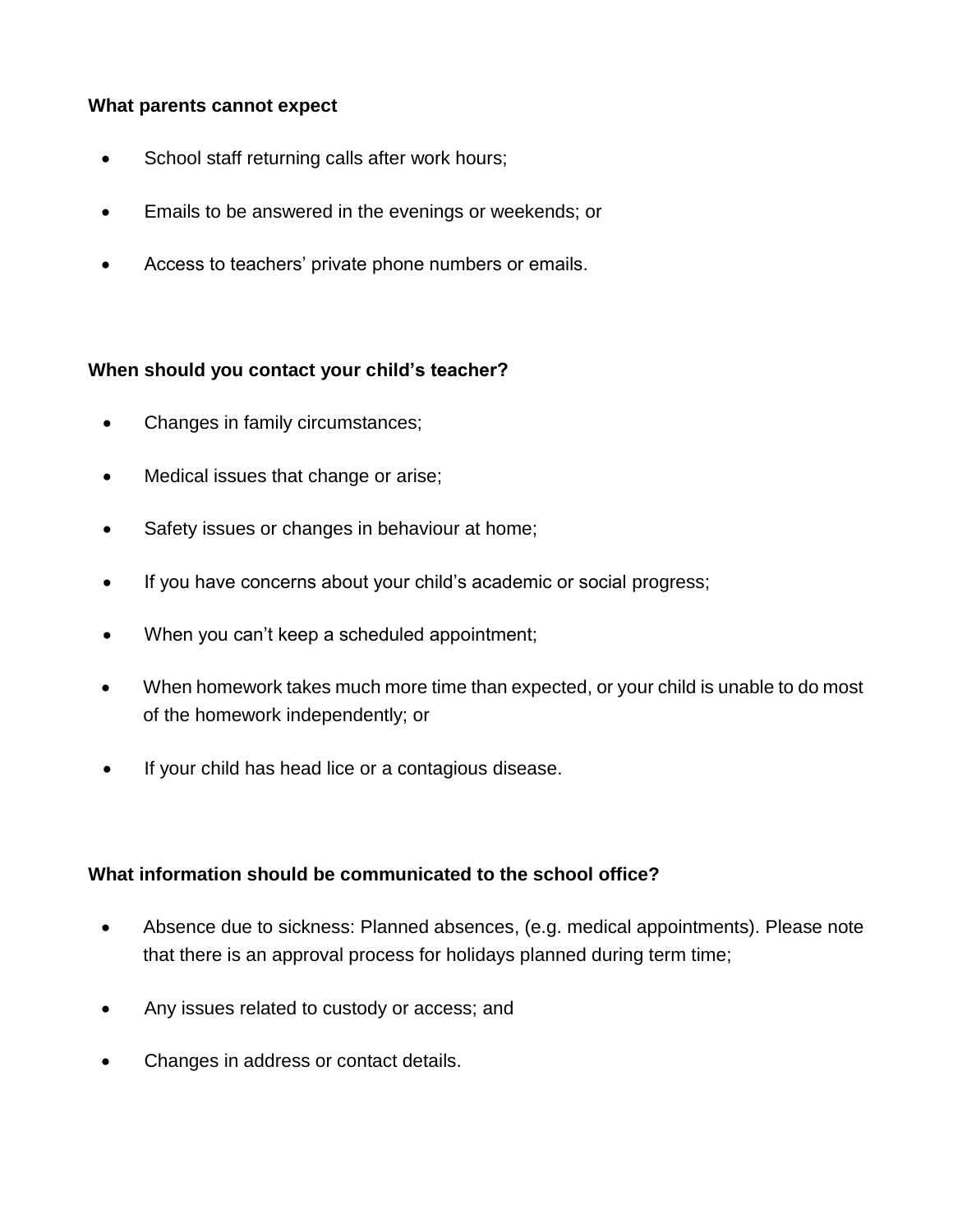#### **When you have last minute information for the teacher:**

- Speak to the teacher between 8:30am and 8:45am, (for messages less than two minutes); and
- Send a note; or call the office and leave a message for the teacher.

#### **Communication that interferes with teaching and learning:**

- Visiting the classroom during the teacher's preparation time before school or during the school day without an appointment;
- Speaking to the teacher disrespectfully or angrily, especially in front of your child or other students; and
- Talking to other parents rather than discussing issues directly with staff members. Remember that you are the model of how you want your child to communicate.

#### **When is a face-to-face meeting appropriate?**

Electronic communication, such as email, is highly convenient and can be used for short, nonurgent and positive forms of communication.

However, electronic communication is not appropriate for more complex or emotional situations. In these cases, parents should request a face-to-face interview so that your issues can be given the time and attention that they deserve. If in doubt, schedule a meeting.

#### **When should I contact the Principal or Associate Principal?**

For most discussions, the classroom teacher will be parents' first point of contact.

However, where conversations involve conflict, other families or dissatisfaction with any aspect of the school, members of the school leadership team (Principal and Associate Principals) must be involved. Either a staff member or a parent may request the involvement of the school leadership team at any time.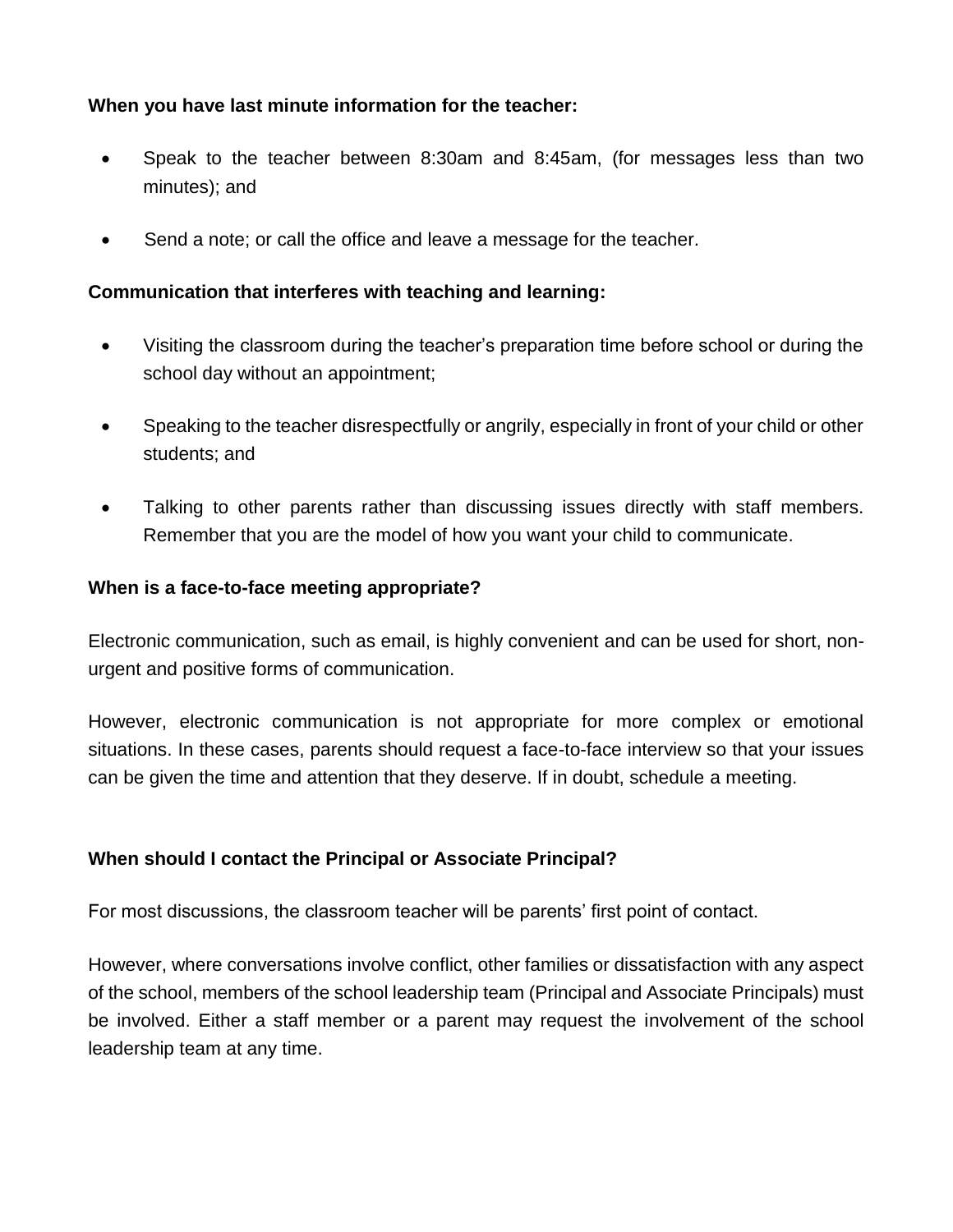#### **To increase mutual respect, remember:**

- **•** Teachers will make mistakes; they're human, too;
- Teachers have their own families and lives; respect their privacy;
- We're all on the same team your child's support team;
- Take chats off site after drop-off so teachers and students can begin learning;
- Use age-appropriate language around children during drop-off and pick-up times;
- Recognise that we won't always agree, but we promise to listen; and
- Speak positively in front of your child.

### **SEE SAW APP**

Seesaw is used in Kindergarten and Pre-primary in 2018.

Seesaw Application can be likened to a digital portfolio to enhance teacher parent communication. The Seesaw App allows the teacher and your child to share what they are learning and doing at school. It also enables the teacher to relay messages and reminders directly to parents either as a group message or directly to individuals through the message function.

The content of students' work and frequency of posting will depend on year level and curriculum.

Seesaw will be used to publish items of the following nature to parents:

- work samples
- collaborative group activities
- audio, video and photos of students both at work and of their work
- notices / reminders relevant to each classroom

Parents will:

 create a parent account for your child, which allows access to their child's digital portfolio

Students will:

- use the class code to sign in to Seesaw
- only use first names when posting items on Seesaw
- post work in a responsible manner in line with my teachers' directions